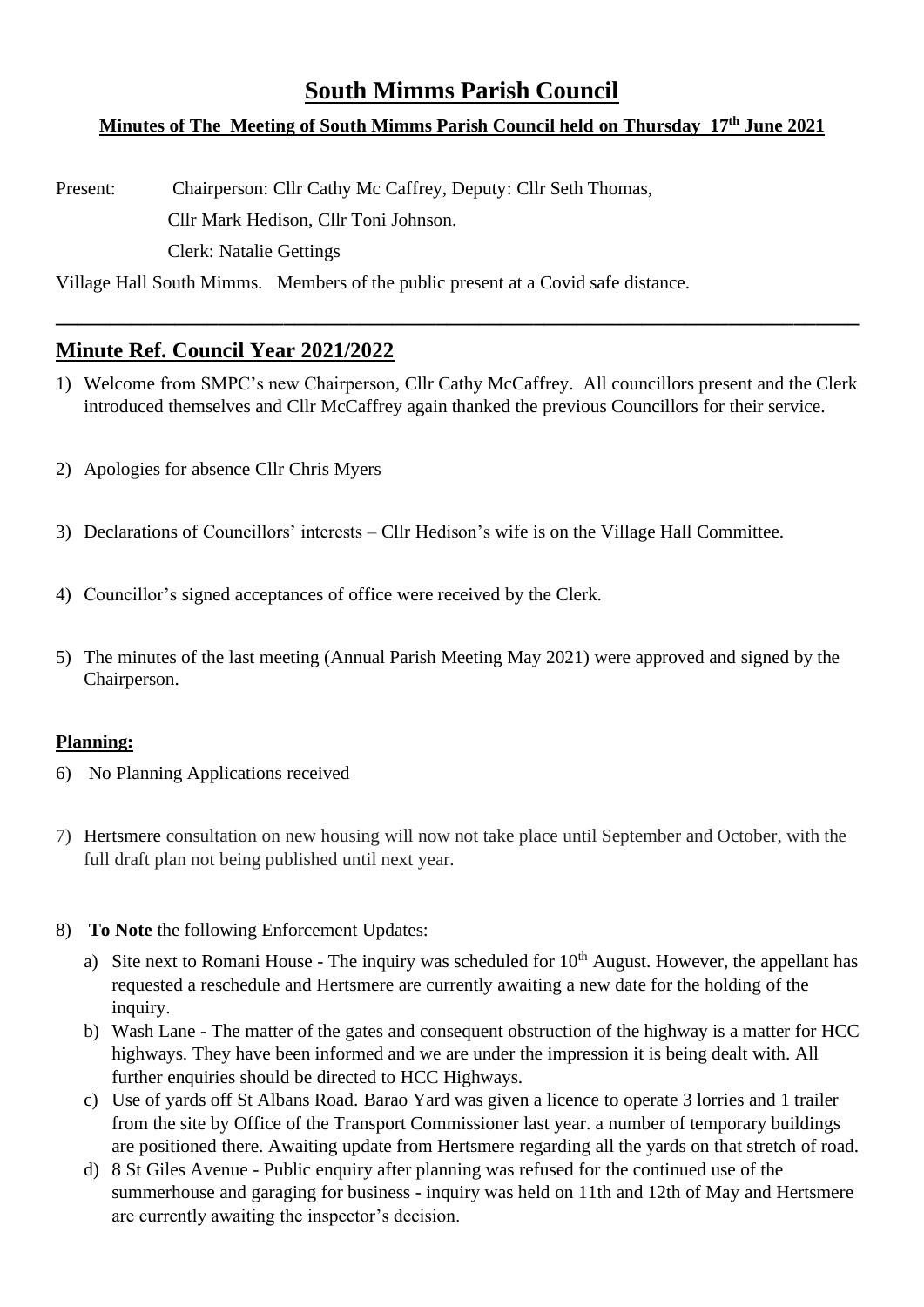#### **Finance:**

- 9) The AGAR submission for the Financial Year 2020/21, signed by the SMPC Internal Auditor, Mr Alex Sage, was received and signed by the Chairperson and Clerk for immediate submission to the smaller authorities External Auditor PFK Littlejohn.
- 10) South Mimms is in receipt of CIL funds of £5k and the Councillors are drawing up a list of possible projects to improve the infrastructure of the Parish for consideration at July's meeting. The public were invited to submit ideas.
- 11) Groups and Organisations of the Parish wishing to apply for a Grant from SMPC should contact the Clerk for an application form.

#### **Community:**

12) Community Notices from SMPC:

- a) A Facebook Group called 'Report It & Sort It' for the reporting of fly-tipping has been created by Cllr Chris Myers.
- b) The Key Stage 2 children of St Giles School have again been asked to design a logo for SMPC (only a handful of entries were received when we asked before). Cllr Johnson and the Clerk invite all young residents of the Parish to submit entries by the end of July.

#### **13)** Questions from the public.

a) Received By Email from Richard Starkey:

"Are the councillors aware of the results of the Public Enquiry into the unlawful use of the land in St Albans Road, between the B556 roundabout and Greyhound Lane junction, currently operated by a company named 'Paving Solutions and Groundwork' and also the results of the Planning department's investigations into the three sites being operated unlawfully, adjacent to St Albans Road, between the southern junction and northern junction of Black Horse Lane and St Albans Road" *To be addressed under Enforcement above.*

#### *Answered above*.

b) Any questions from those present.

Mrs Paula Arnold bought to the Council's attention the state of the flint walls on Blanche Lane and some of the greenery that is overhanging public footpaths, particularly outside The Old Vicarage.

c) It was confirmed by the Clerk that The White Hart pub is in the process of being sold but SMPC is not in receipt of any further details at present. The issue of the location of the Defib will be monitored closely.

### **Any Other Business**

14)

- a) The creation of a Mission Statement for the Parish Council was proposed by Cllr McCaffrey and Seconded by Cllr Johnson and a version will be bought to the July meeting.
- b) The Parish Council has previously made a small one-off payment to a local lad (Rhys) who has been litter picking and tying verges all over the village, to the benefit of all voluntarily. It was proposed by Cllr McCaffrey and seconded by Cllr Thomas to formalise this agreement on a trial basis and plans **were agreed** to engage him to continue this work for 10 hours a month to be invoiced